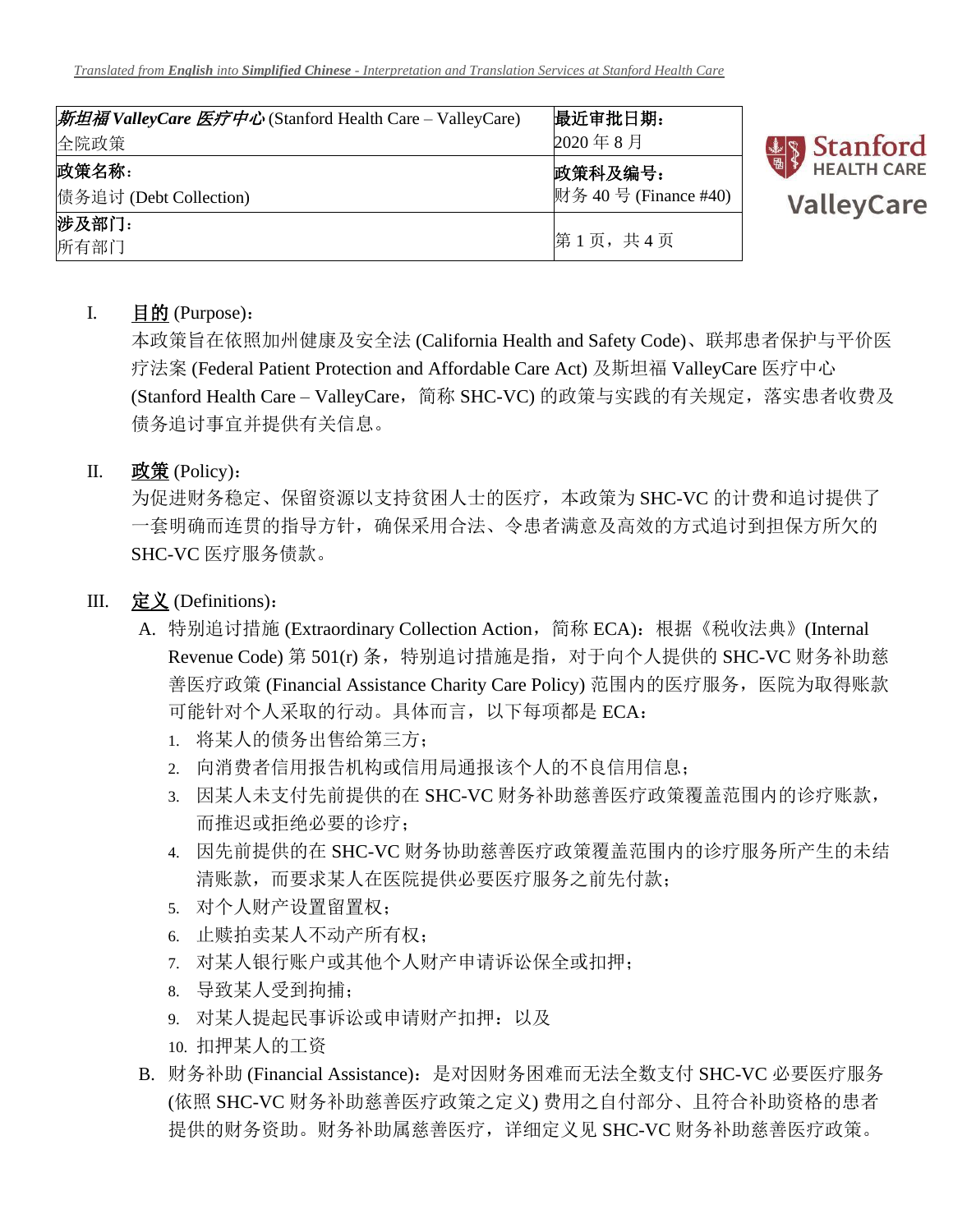| 斯坦福 ValleyCare 医疗中心 (Stanford Health Care – ValleyCare) | 最近审批日期:              |
|---------------------------------------------------------|----------------------|
| 全院政策                                                    | 2020年8月              |
| 政策名称:                                                   | 政策科及编号:              |
| 债务追讨 (Debt Collection)                                  | 财务 40号 (Finance #40) |
| 涉及部门:                                                   |                      |
| 所有部门                                                    | 第2页,共4页              |



- C. 财务补助政策 (Financial Assistance Policy,简称 FAP):是一套描述 SHC-VC 财务补助计 划的单独政策,包括患者获得财务补助所必须符合的资格,以及个人申请财务补助的程 序。SHC-VC 财务补助慈善医疗政策可免费索取,可在 SHC-VC 急诊室和住院登记处索 取,亦可通过拨打 (800) 549-3720 联系客服计费部或访问网站 [www.stanfordhealthcare.org/financialassistance](http://www.stanfordhealthcare.org/financialassistance) 获取。
- D. 担保人 (Guarantor): 本政策中, 担保人是负责支付账户中未付款项的债务人。担保人可以 是或不是患者本人。
- IV. 程序 (Procedure)
	- A. SHC-VC 将根据本政策所归纳的政策及程序追讨拖欠的医疗服务款项,包括将未支付的金 额指定为坏账,分派给追收机构进行追讨。SHC-VC 将遵守相关联邦及州政府关于坏账追 讨的法律法规,并根据本政策自主决定追讨行动。
	- B. SHC-VC 目前并无参与上文第 III.A 节中定义的任何 ECA。
	- C. 所有符合以下一个或多个条件的患者账户未付款,均可移交追收公司处理:
		- 1. SHC-VC 已尽力告知患者其财务责任和可选用的财务补助方案,并已通过合理的收款 方式,如结账单、书面信函和电话追讨欠款。
		- 2. SHC-VC 已根据 SHC-VC 的财务补助慈善医疗政策做出合理的努力来认定患者的财务 补助资格。
		- 3. 自门诊或住院治疗结束日起, SHC-VC 已尽力寄出至少四份 (4) 担保人结单, 并在第 四份担保人结单附上 10 天最后期限的通知,表明账户可能被送交追收公司。所有的结 账单都包含一份有关 SHC-VC 财务补助慈善医疗政策的通知。
		- 4. 在竭尽一切真诚努力确认正确地址并全部记录在档后, 具"退信"状态的账户可归为 债务追收对象。
	- D. 如患者目前账户尚有未结清的坏账余额,SHC-VC 保留先将其他未结欠款账户转交追收公 司的权利。
	- E. 如收到完整财务补助申请,包括一切必要的证明文件,SHC-VC 将暂停任何及所有追收行 动。
	- F. 如 SHC-VC 认定患者有资格获得财务补助慈善医疗政策范围的补助,而其担保人向 SHC-VC 支付的款项已超过符合补助资格的患者应付金额时, SHC-VC 将退还超出的部分及利 息,利率按照民事诉讼法第 685.010 节的规定计算,起始日期为 SHC-VC 收到超付之日。 但若担保人的超付金额为 \$5.00 (美元) 或更低,超付金额及利息将不予退还,但 SHC-VC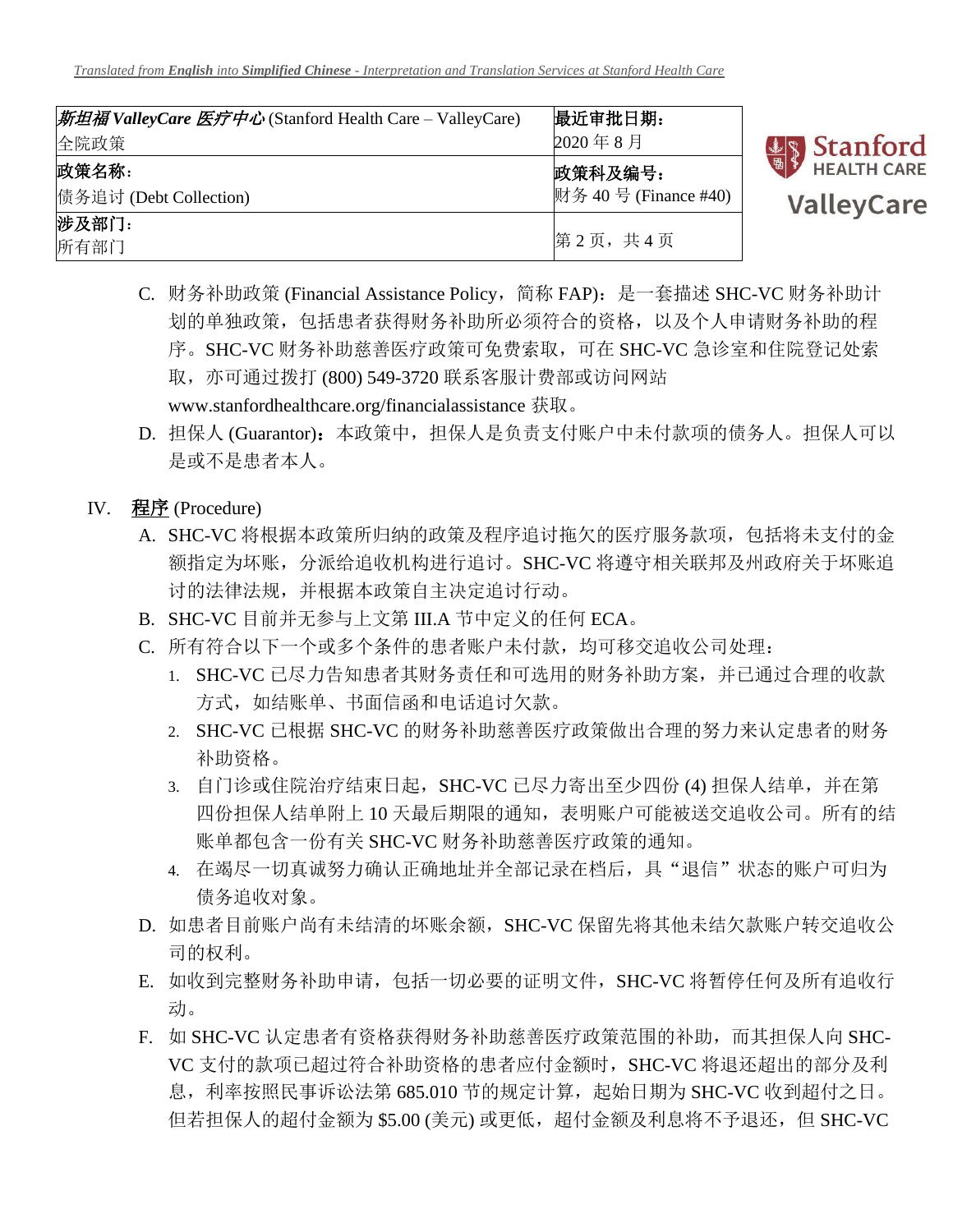| <i>斯坦福 ValleyCare 医疗中心</i> (Stanford Health Care – ValleyCare) | 最近审批日期:              |
|----------------------------------------------------------------|----------------------|
| 全院政策                                                           | 2020年8月              |
| 政策名称:                                                          | 政策科及编号:              |
| 债务追讨 (Debt Collection)                                         | 财务 40号 (Finance #40) |
| 涉及部门:<br>所有部门                                                  | 第3页,共4页              |



会向符合补助资格的患者提供超付金额的医院信用额度,有效期限为金额到期日起 60 天 内。

- G. 依照 SHC-VC 财务补助慈善医疗政策的规定,患者可能具有自付费用零利率延长期限付 款计划的资格。该计划会将患者的收入和欠款额度纳入考虑。
- H. 担保人如对账户应付款的数额有异议,可要求在账户转至债务追收公司之前对应付额进行 查证与核实。
- I. SHC-VC 可自行决定和/或依照州或联邦法律法规的规定将交与债务追收公司的账户收 回。SHC-VC 可按需要选择与担保人或第三方协商解决账户事宜,或将账户转移至另一家 债务追收公司。
- V. 遵守 (Compliance)
	- A. 全体工作人员,包括正式员工、合同制员工、学生、志愿者、经认证医护人员以及代表或 从事 SHC-VC 业务的个人,均有责任确保人人遵守本政策。
	- B. 违反本政策的行为将报告给部门经理,以及部门经理决定或医院政策规定的任何其他适当 部门。违规情节将受到调查,来判定其性质、程度及对医院构成的潜在风险。违反本政策 的职工将受相应纪律处分,直至并包括终止雇用。
- VI. 相关文件 (Related Documents) 无
- VII. 附录 (Appendices)

无

- VIII. 文件信息 (Document Information)
	- A. 法律参考/法规要求:
		- 1. 加州健康与安全法规 127400 至 127462 条,视具体视情况适用。
		- 2. 联邦患者保护与平价医疗法案,美国国内税收法典第 501(r) 节及其有关规定。
	- B. 政策所有人/日期历史
		- 1. 2020年1月, 自费管理办公室主任 Kristine Grajo
	- C. 分发与培训要求:
		- 1. 本政策收录于斯坦福医疗中心 ValleyCare 医疗中心全院政策内。
		- 2. 新版或修订版政策文件将分发给所涉及的所有员工,并公布在所有工作人员都能看到 的地方。